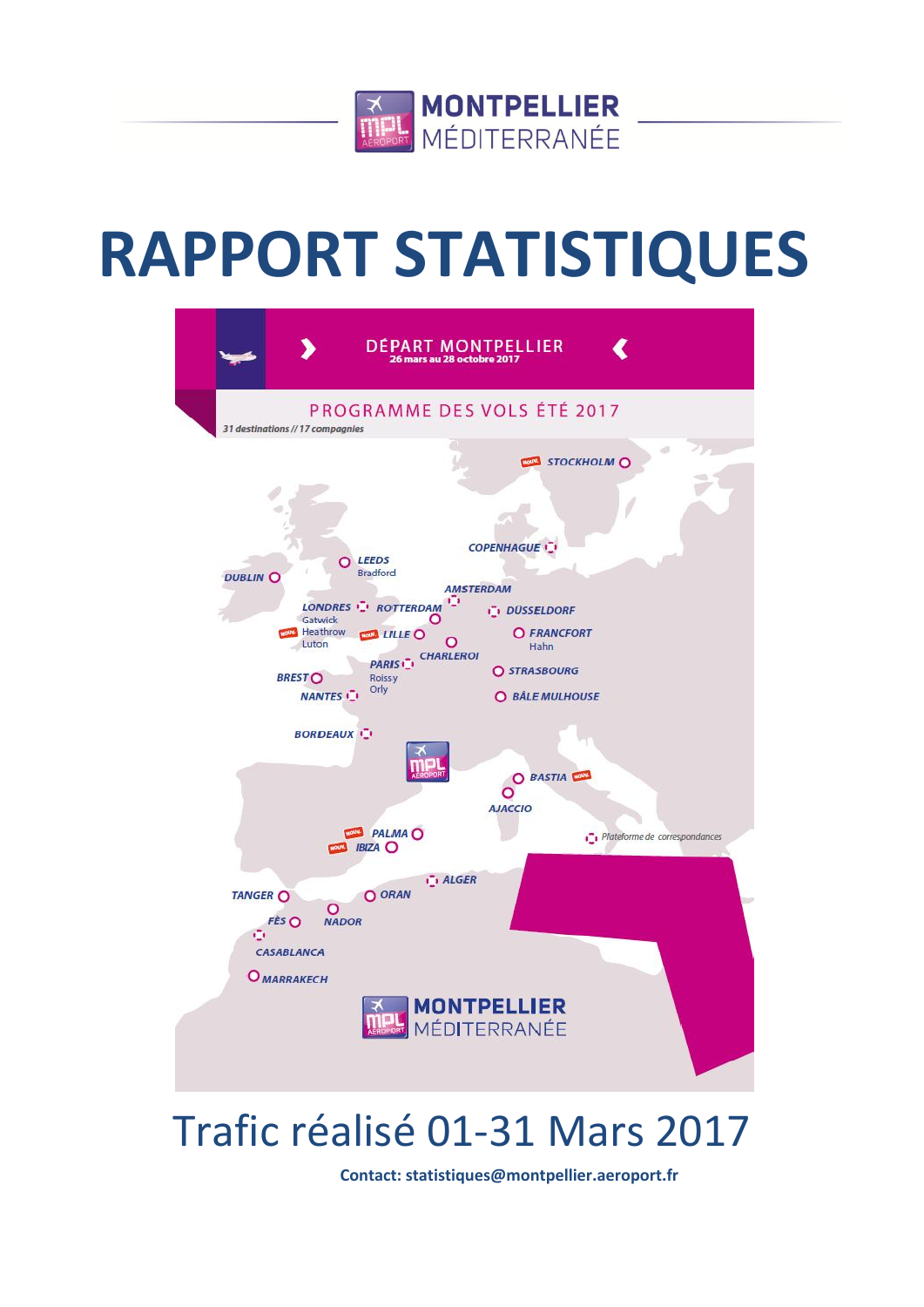## **TRAFIC COMMERCIAL**

|                             | Mois de : <b>MARS</b> |         |           | Cumul jusqu'au mois de : MARS |         |           |  |
|-----------------------------|-----------------------|---------|-----------|-------------------------------|---------|-----------|--|
|                             | 2017                  | 2016    | Variation | 2017                          | 2016    | Variation |  |
| <b>Passagers:</b>           | 126 536               | 116 661 | 8,46%     | 346 475                       | 321 403 | 7,80%     |  |
| <b>LOCAUX:</b>              | 126 488               | 116 512 | 8,56%     | 346 274                       | 320 990 | 7,88%     |  |
| <b>NATIONAUX</b>            | 87099                 | 83 522  | 4,28%     | 245 341                       | 231 156 | 6,14%     |  |
| <b>Réguliers</b>            | 86 874                | 83 358  | 4,22%     | 243 455                       | 230 242 | 5,74%     |  |
| Non Réguliers               | 225                   | 164     | 37,20%    | 1886                          | 914     | 106,35%   |  |
| <b>EUROPEENS</b>            | 22 076                | 20 256  | 8,98%     | 56 027                        | 51 983  | 7,78%     |  |
| <b>Réguliers</b>            | 21 3 27               | 20 20 4 | 5,56%     | 54 670                        | 51 411  | 6,34%     |  |
| Non Réguliers               | 749                   | 52      | 1340,38%  | 1 357                         | 572     | 137,24%   |  |
| <b>INTERNATIONAUX</b>       | 17313                 | 12 734  | 35,96%    | 44 906                        | 37851   | 18,64%    |  |
| <b>Réguliers</b>            | 17 048                | 12728   | 33,94%    | 44 625                        | 37 839  | 17,93%    |  |
| Non Réguliers               | 265                   | 6       | 4316,67%  | 281                           | 12      | 2241,67%  |  |
| <b>TRANSITS (ARRIVEES):</b> | 48                    | 149     | $-67,79%$ | 201                           | 413     | $-51,33%$ |  |

 $\Box$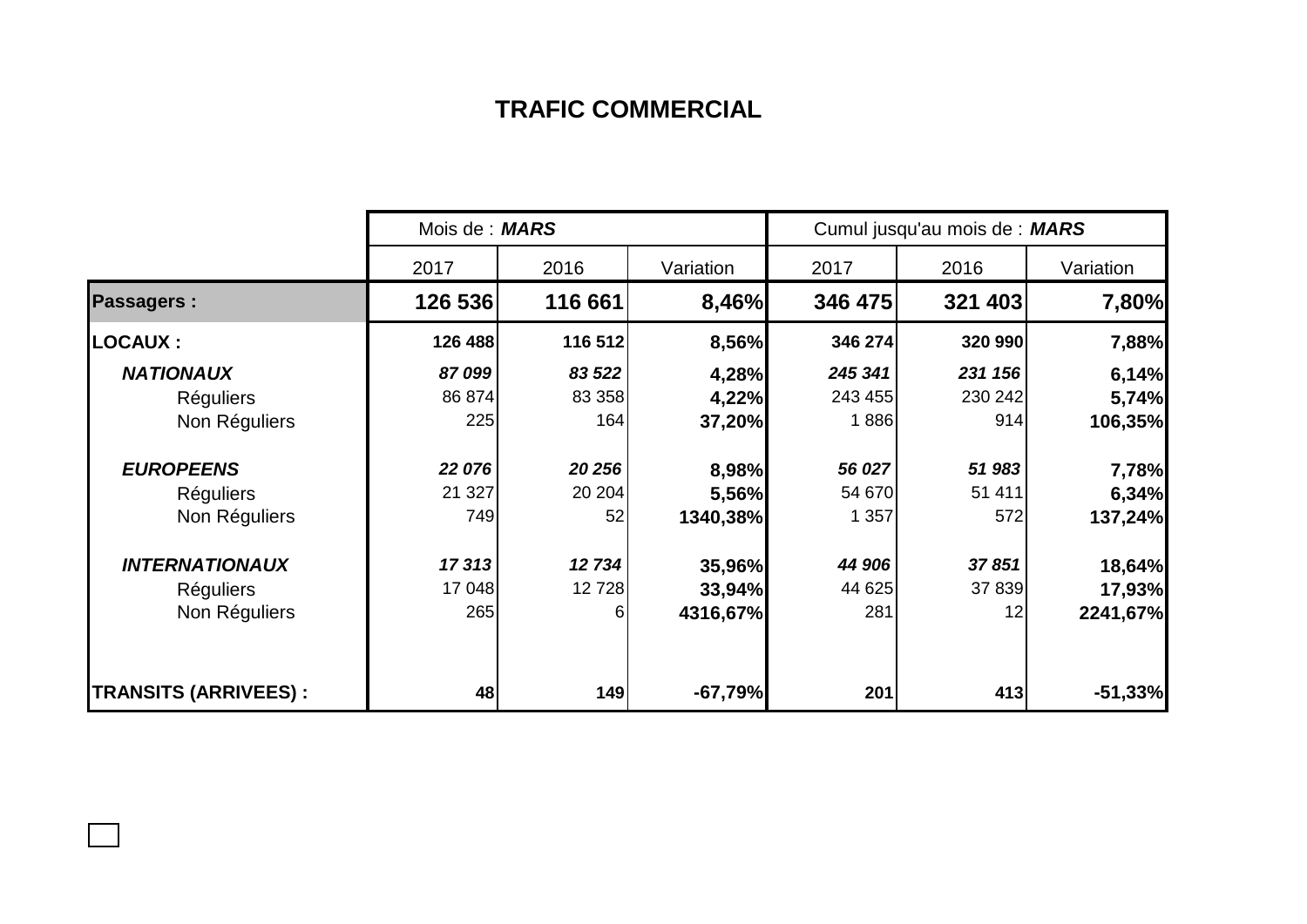### **COMPARATIF TRAFIC PAR DESTINATIONS ET NATIONALITES - 2017/16 à fin MARS 2017**

|                                                                | mars             |                  | Variation                                            | <b>TOTAL</b>      |                   | Variation                |
|----------------------------------------------------------------|------------------|------------------|------------------------------------------------------|-------------------|-------------------|--------------------------|
| <b>VILLES</b>                                                  | 2016             | 2017             | 2017/16                                              | 2016              | 2017              | 2017/16                  |
| <b>PARIS</b>                                                   |                  |                  |                                                      |                   |                   |                          |
| <b>PARIS Ch Gaulle</b><br><b>PARIS ORLY OUEST (Air France)</b> | 31 832<br>39 486 | 30 002<br>45 673 | $-5,75%$<br>15,67%                                   | 91 591<br>106 333 | 89 988<br>123 245 | $-1,75%$<br>15,90%       |
| <b>PARIS LE BOURGET</b>                                        | 14               | 13               | $-7.14%$                                             | 33                | 39                | 18,18%                   |
| <b>PARIS ORLY (Autres)</b>                                     |                  |                  |                                                      |                   | 366               | 100,00%                  |
| <b>TOTAL PARIS</b>                                             | 71 332           | 75 688           | 6,11%                                                | 197 957           | 213 638           | 7,92%                    |
| NATIONAUX HORS PARIS                                           |                  |                  |                                                      |                   |                   |                          |
| <b>AJACCIO</b><br><b>BASTIA</b>                                |                  |                  | --                                                   | 64<br>78          | 315               | -100,00%<br>303,85%      |
| <b>BIARRITZ</b>                                                |                  |                  | $\sim$                                               |                   |                   | 100,00%                  |
| <b>BORDEAUX</b><br><b>BREST</b>                                | 567<br>231       | 717<br>129       | 26,46%<br>$-44.16%$                                  | 1 2 6 5<br>524    | 1750<br>329       | 38,34%<br>-37,21%        |
| <b>CAEN</b>                                                    |                  |                  | $\overline{\phantom{a}}$                             | 64                |                   | $-100,00%$               |
| <b>CHALON VATRY</b><br><b>LILLE</b>                            |                  | 123              | Ξ<br>100,00%                                         | 67<br>65          | 123               | $-100.00\%$<br>89,23%    |
| <b>LORIENT</b>                                                 |                  |                  | −−                                                   | 60                |                   | $-100.00\%$              |
| <b>LYON</b><br><b>METZ NANCY</b>                               | 784              |                  | $-100,00%$<br>н.                                     | 2 1 4 8<br>5      | 89                | $-100,00%$<br>1680,00%   |
| <b>NANTES</b>                                                  | 10 250           | 10 234           | $-0.16%$                                             | 27896             | 28 030            | 0,48%                    |
| <b>NICE</b><br><b>PAU</b>                                      | 62               |                  | $-100,00%$<br>$\sim$                                 | 62                | 76                | 22,58%<br>$\sim$         |
| <b>RENNES</b>                                                  | 4                | 1                | $-75.00%$                                            | 4                 | 1                 | $-75.00%$                |
| <b>ST BRIEUC</b>                                               |                  | 70               | 100,00%                                              |                   | 70                | 100.00%                  |
| <b>STRASBOURG</b>                                              | 273              | 130              | $-52,38%$                                            | 774               | 578               | $-25,32%$                |
|                                                                |                  |                  |                                                      |                   |                   |                          |
| <b>Autres Charters Nat.</b>                                    | 19               |                  | $-63,16%$                                            | 123               | 341               | 177,24%                  |
| <b>TOTAL NATIONAUX HORS PARIS</b>                              | 12 190           | 11 411           | $-6,39%$                                             | 33 199            | 31 703            | $-4,51%$                 |
| <b>TOTAL NATIONAUX</b>                                         | 83 522           | 87 099           | 4,28%                                                | 231 156           | 245 341           | 6,14%                    |
| <b>EUROPEENS</b>                                               |                  |                  |                                                      |                   |                   |                          |
| <b>AMSTERDAM</b>                                               | 3414             | 4789             | 40,28%                                               | 8 3 0 7           | 11 504            | 38,49%                   |
| <b>BALE-MULHOUSE</b>                                           | 3 1 1 3          | 2755             | $-11,50%$                                            | 7 132             | 5645              | -20,85%                  |
| <b>BIRMINGHAM</b><br><b>BRUXELLES</b>                          |                  |                  | $\sim$<br>٠.                                         | 7<br>4            | 7<br>3            | $-25,00%$                |
| <b>BUDAPEST</b>                                                |                  |                  | $\overline{\phantom{a}}$                             |                   |                   | $\overline{\phantom{a}}$ |
| <b>CARDIFF</b><br><b>CHARLEROI</b>                             | 4 3 7 2          | 4 0 9 9          | --<br>$-6,24%$                                       | 12 24 2           | 12 2 20           | Ξ.<br>$-0.18%$           |
| <b>COLOGNE</b>                                                 |                  |                  |                                                      |                   |                   |                          |
| <b>COPENHAGUE</b><br><b>CRACOVIE</b>                           |                  |                  | --<br>$\sim$                                         |                   |                   | Щ,                       |
| <b>DUBLIN</b>                                                  |                  |                  | н.                                                   |                   | 445               | 100,00%                  |
| <b>DUBROVNIK</b><br><b>DUSSELDORF</b>                          | 14               | 2                | $\sim$<br>$-85,71%$                                  | 14                | 2                 | $-85,71%$                |
| <b>EDIMBOURG</b>                                               |                  |                  |                                                      |                   |                   |                          |
| <b>FRANCFORT</b><br><b>FRANCFORT HAHN</b>                      |                  | 192<br>598       | 100.00%<br>100,00%                                   |                   | 192<br>598        | 100,00%<br>100.00%       |
| <b>FUNCHAL</b>                                                 |                  |                  | --                                                   |                   |                   | ۰.                       |
| <b>GENEVE</b>                                                  | 10               | 3                | $-70,00%$                                            | 26                | 16                | $-38,46%$                |
| <b>IBIZA</b><br><b>LEEDS</b>                                   |                  |                  | --<br>$\sim$                                         |                   |                   | --                       |
| <b>LISBONNE</b>                                                |                  |                  | $\overline{\phantom{a}}$                             |                   |                   | $-100,00%$               |
| <b>LONDRES GATWICK</b><br><b>LONDRES HEATHROW</b>              | 7939             | 9 2 3 0          | 16,26%<br>⊷                                          | 20 367            | 24 847            | 22,00%<br>₩,             |
| <b>LONDRES LUTON</b>                                           |                  |                  |                                                      |                   | 1                 | 100,00%                  |
| <b>MADRID</b><br><b>MALAGA</b>                                 |                  | 3                | 100.00%                                              |                   | 3                 | 100,00%                  |
| <b>MALTE</b>                                                   |                  |                  | --                                                   |                   |                   |                          |
| <b>MANCHESTER</b><br><b>MUNICH</b>                             |                  |                  | $\overline{\phantom{a}}$<br>$\overline{\phantom{a}}$ |                   | 35<br>70          | 100,00%<br>100,00%       |
| OSLO                                                           |                  |                  | $\sim$                                               |                   |                   | $\sim$                   |
| <b>PALMA DE MAJORQUE</b><br><b>PORTO</b>                       |                  | $\overline{2}$   | $\overline{a}$<br>100.00%                            | 154               | 2                 | Щ,<br>-98,70%            |
| <b>PULA</b>                                                    |                  |                  |                                                      |                   |                   |                          |
| <b>ROME FIUMICINO</b><br><b>ROTTERDAM</b>                      | 1 3 6 6          | 178              | $-86,97%$<br>$\sim$                                  | 3603              | 178               | $-95,06%$<br>$\sim$      |
| <b>STOCKHOLM</b>                                               |                  |                  | н.                                                   |                   |                   | ц,                       |
| <b>VENISE</b><br><b>ZURICH</b>                                 | 8                | 17               | 112,50%                                              | 8                 | 3<br>18           | 100,00%                  |
|                                                                |                  |                  |                                                      |                   |                   | 125,00%                  |
|                                                                |                  |                  |                                                      |                   |                   |                          |
| <b>Autres Charters Euro.</b>                                   | 20               | 208              | 940,00%                                              | 115               | 238               | 106,96%                  |
| <b>TOTAL EUROPEENS</b>                                         | 20 25 6          | 22 076           | 8,98%                                                | 51 983            | 56 027            | 7,78%                    |
| <b>INTERNATIONAUX</b>                                          |                  |                  |                                                      |                   |                   |                          |
| <b>AGADIR</b><br><b>ALGER</b>                                  |                  | 1 2 8 0          | 100.00%                                              | 4                 | 3 1 4 1           | $-100,00%$<br>100,00%    |
| <b>CASABLANCA</b>                                              | 5 0 8 3          | 5761             | 13.34%                                               | 15972             | 15 5 34           | $-2.74%$                 |
| <b>DAKAR</b><br><b>DJERBA</b>                                  |                  |                  | н.<br>Ξ.                                             |                   |                   | $\mathbf{u}$             |
| <b>FES</b>                                                     | 3 4 0 8          | 4 4 9 6          | 31,92%                                               | 9947              | 12 299            | 23,65%                   |
| <b>ISTANBUL</b><br><b>JEDDAH</b>                               |                  |                  | --<br>μ.                                             |                   |                   | $\overline{\phantom{a}}$ |
| <b>MARRAKECH</b>                                               | 1632             | 2 3 7 0          | 45,22%                                               | 4 2 9 3           | 5603              | 30,51%                   |
| <b>MONASTIR</b>                                                |                  |                  |                                                      |                   |                   | $\overline{a}$           |
| <b>NADOR</b><br><b>ORAN</b>                                    | 1951             | 2885             | 47.87%<br>$\sim$                                     | 5830              | 6576              | 12.80%<br>$\sim$         |
| <b>OUJDA</b>                                                   |                  |                  | ц.                                                   |                   |                   | $\overline{\phantom{a}}$ |
| <b>TANGER</b><br>TUNIS                                         | 654              | 445              | $-31,96%$<br>−−                                      | 1797              | 1661              | $-7,57%$<br>--           |
|                                                                |                  |                  |                                                      |                   |                   |                          |
|                                                                |                  |                  |                                                      |                   |                   |                          |
| <b>Autres Charters Inter.</b>                                  | 6                | 76               | 1166,67%                                             | 8                 | 92                | 1050,00%                 |
| <b>TOTAL INTERNATIONAUX</b>                                    | 12734            | 17313            | 35,96%                                               | 37851             | 44 906            | 18,64%                   |
| <b>TOTAL</b>                                                   | 116 512          | 126 488          | 8,56%                                                | 320 990           | 346 274           | 7,88%                    |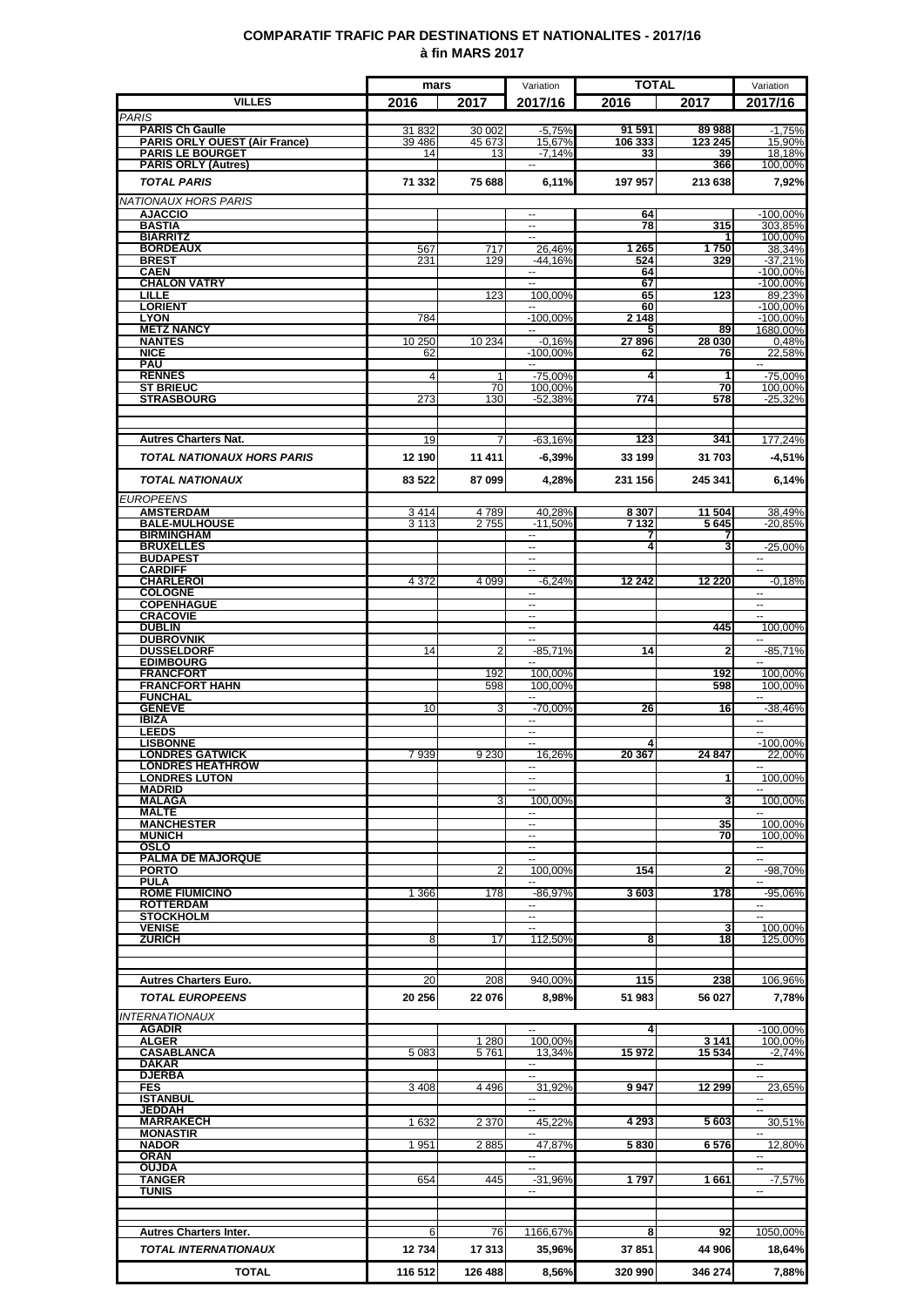#### **à fin MARS 2017 Comparatif Trafic Par Compagnies - 2017/16 Vols Réguliers et Non Réguliers**

|                                                                  | mars    |         | Variation                                            | <b>TOTAL</b> |         | Variation                                            |
|------------------------------------------------------------------|---------|---------|------------------------------------------------------|--------------|---------|------------------------------------------------------|
|                                                                  | 2016    | 2017    | 2017/16                                              | 2016         | 2017    | 2017/16                                              |
|                                                                  |         |         |                                                      |              |         |                                                      |
| <i><b>REGULIERS</b></i>                                          |         |         |                                                      |              |         |                                                      |
| <b>AER LINGUS</b><br><b>AIR ALGERIE</b>                          |         | 1 2 8 0 | 100,00%                                              |              | 3 1 4 1 | 100,00%                                              |
| <b>AIR ARABIA MAROC</b>                                          | 10 452  | 13 403  | 28,23%                                               | 30 806       | 35 095  | 13,92%                                               |
| <b>AIR FRANCE</b>                                                | 71 249  | 75 673  | 6,21%                                                | 197 723      | 212854  | 7,65%                                                |
| <b>ALITALIA</b>                                                  | 1 3 6 6 |         | $-100,00%$                                           | 3 603        |         | $-100,00%$                                           |
| <b>ATLANTIC AIRLINES</b><br>(PAX EQUIPAGE)                       |         |         | --                                                   |              | 1       | 100,00%                                              |
| <b>BRITISH AIRWAYS</b>                                           |         |         |                                                      |              |         |                                                      |
| <b>CHALAIR</b>                                                   | 571     | 655     | 14,71%                                               | 1 181        | 1671    | 41,49%                                               |
| <b>EASYJET</b>                                                   | 7939    | 9 2 3 0 | 16,26%                                               | 20 127       | 24 847  | 23,45%                                               |
| EASYJET SWITZERLAND                                              | 3 1 1 3 | 2755    | $-11,50%$                                            | 7 132        | 5645    | $-20,85%$                                            |
| <b>EUROWINGS</b><br><b>GERMANIA</b>                              |         |         |                                                      |              |         | ÷.                                                   |
| HOP!                                                             | 7539    | 5 6 9 5 | $-24,46%$                                            | 19 471       | 14 970  | $-23,12%$                                            |
| <b>KLM ROYAL DUTCH AIRLINES</b>                                  | 3414    | 4789    | 40,28%                                               | 8 3 0 7      | 11 504  | 38,49%                                               |
| <b>LUFTHANSA</b>                                                 |         |         | Ξ.                                                   |              |         | ÷                                                    |
| <b>NORWEGIAN</b>                                                 |         |         |                                                      |              |         |                                                      |
| <b>ROYAL AIR MAROC</b>                                           | 2 2 7 6 | 2 3 6 5 | 3,91%                                                | 7 0 3 3      | 6389    | $-9,16%$                                             |
| <b>RYANAIR</b>                                                   | 4 3 7 2 | 4553    | 4,14%                                                | 12 24 2      | 12674   | 3,53%                                                |
| <b>SCANDINAVIAN AIRLINES SYSTEM</b>                              |         |         |                                                      |              |         |                                                      |
| <b>TRANSAVIA</b>                                                 |         |         | L.                                                   |              |         | $\overline{\phantom{a}}$                             |
| VOLOTEA                                                          | 3 9 9 9 | 4851    | 21,31%                                               | 11867        | 13959   | 17,63%                                               |
| <b>WEST AIR SWEDEN</b> (PAX EQUIPAGE)                            |         |         | $\ddot{\phantom{a}}$                                 |              |         | $\overline{\phantom{a}}$                             |
|                                                                  |         |         |                                                      |              |         |                                                      |
| NON REGULIERS                                                    |         |         |                                                      |              |         |                                                      |
| <b>AER LINGUS</b>                                                |         |         | $\overline{\phantom{a}}$                             |              |         |                                                      |
| <b>AIGLE AZUR</b>                                                |         |         | $\overline{\phantom{a}}$<br>$\overline{\phantom{a}}$ |              |         | $\overline{\phantom{a}}$<br>$\overline{\phantom{a}}$ |
| <b>AIR ALGERIE</b><br><b>AIR ARABIA MAROC</b>                    |         |         | $\overline{\phantom{a}}$                             |              |         | $\overline{\phantom{a}}$                             |
| <b>AIR CORSICA</b>                                               |         |         | $\overline{\phantom{a}}$                             |              | 314     | 100,00%                                              |
| <b>AIR EUROPA</b>                                                |         |         | $\sim$                                               |              |         |                                                      |
| <b>AIR FRANCE</b><br><b>AIR MEDITERRANEE</b>                     | 69      | 2       | $-97,10%$                                            | 201          | 379     | 88,56%                                               |
| <b>AIR NOSTRUM</b>                                               |         |         | $\overline{\phantom{a}}$                             |              |         | $\overline{\phantom{a}}$                             |
| <b>AIR VALLEE</b><br><b>AIRLINAIR</b>                            |         |         | $\overline{\phantom{a}}$<br>$\overline{\phantom{a}}$ |              |         | $\overline{\phantom{a}}$<br>$\overline{\phantom{a}}$ |
| <b>ALITALIA</b>                                                  |         |         | $\overline{\phantom{a}}$                             |              |         | $\overline{\phantom{a}}$                             |
| <b>ATLANTIQUE AIR ASSISTANCE</b>                                 |         |         | $\overline{\phantom{a}}$                             |              |         | $\overline{\phantom{a}}$                             |
| <b>ATLANTIC AIRLINES</b>                                         |         |         | $\overline{\phantom{a}}$<br>$\overline{\phantom{a}}$ |              |         | $\overline{\phantom{a}}$<br>$\overline{\phantom{a}}$ |
| <b>AVIATION DEFENSE SERVICE</b><br>BRIT AIR                      |         |         | $\overline{\phantom{a}}$                             |              |         | $\overline{\phantom{a}}$                             |
| <b>BRITISH AIRWAYS</b>                                           |         |         |                                                      |              |         | $\overline{\phantom{a}}$                             |
| CHALAIR                                                          |         |         | 100,00%                                              | 80           | 1       | -98,75%                                              |
| <b>DENIM AIR</b><br><b>EASTERN AIRWAYS</b>                       |         |         | $\overline{\phantom{a}}$                             |              | 58      | 100,00%                                              |
| <b>EASYJET</b>                                                   |         |         | $\overline{\phantom{a}}$                             | 240          | 366     | 52,50%                                               |
| <b>EASYJET SWITZERLAND</b>                                       |         |         | $\overline{\phantom{a}}$<br>$\overline{\phantom{a}}$ |              |         | $\overline{\phantom{a}}$                             |
| <b>EUROPE AIRPOST</b><br><b>EUROWINGS</b>                        |         |         | $\overline{\phantom{a}}$                             |              |         | ۰.                                                   |
| <b>GERMANIA</b>                                                  |         |         | $\overline{\phantom{a}}$                             |              |         |                                                      |
| HOP!                                                             |         |         | $\overline{\phantom{a}}$                             | 76           | 180     | 136,84%                                              |
| <b>KLM ROYAL DUTCH AIRLINES</b><br><b>LUFTHANSA</b>              |         |         | $\overline{\phantom{a}}$                             |              | 70      | 100,00%                                              |
| <b>NETJETS TRANSPORTES AEREOS</b>                                | 24      | 12      | $-50,00%$                                            | 33           | 30      | $-9,09%$                                             |
| <b>NORWEGIAN</b>                                                 |         |         |                                                      |              |         |                                                      |
| PAN EUROPEAN AIR SERVICE<br><b>REGIONAL Cie Européenne</b>       | 9       |         | $-100,00%$                                           | 9            | 6       | $-33,33%$                                            |
| <b>ROYAL AIR MAROC</b>                                           |         |         |                                                      |              |         |                                                      |
| RYANAIR                                                          |         | 511     | 100,00%                                              | 154          | 882     | 472,73%                                              |
| <b>SATA INTERNACIONAL</b><br><b>SCANDINAVIAN AIRLINES SYSTEM</b> |         |         | $\overline{\phantom{a}}$                             |              |         | $\overline{\phantom{a}}$                             |
| <b>SKY BRIDGE AIR</b>                                            |         |         | $\overline{\phantom{a}}$                             |              |         |                                                      |
| SUN AIR OF SCANDINAVIA<br><b>TRANSAVIA</b>                       | 62      | 62      |                                                      | 371          | 126     | -66,04%                                              |
| TRAVEL SERVICE AIRLINES                                          |         |         | Ξ.                                                   |              |         | ۰.                                                   |
| TUNISAIR                                                         |         |         | $\overline{\phantom{a}}$                             |              |         | $\overline{\phantom{a}}$                             |
| <b>TWIN JET</b><br><b>VIP WINGS</b>                              |         |         | $\overline{\phantom{a}}$<br>$\overline{\phantom{a}}$ |              |         | $\overline{\phantom{a}}$<br>$\overline{\phantom{a}}$ |
| <b>VLM AIRLINES</b>                                              |         |         | $\overline{\phantom{a}}$                             |              |         | $\overline{\phantom{a}}$                             |
| VOLOTEA                                                          |         |         | $\overline{\phantom{a}}$                             |              |         | $\overline{\phantom{a}}$                             |
| <b>WEST AIR SWEDEN</b><br><b>XL AIRWAYS</b>                      |         |         | $\overline{\phantom{a}}$<br>$\overline{\phantom{a}}$ |              |         | $\overline{\phantom{a}}$<br>$\overline{\phantom{a}}$ |
|                                                                  |         |         |                                                      |              |         |                                                      |
|                                                                  |         |         |                                                      |              |         |                                                      |
|                                                                  |         |         |                                                      |              |         |                                                      |
| <b>Autres Compagnies</b>                                         | 58      | 651     | 1022,41%                                             | 334          | 1 1 1 2 | 232,93%                                              |
|                                                                  |         |         |                                                      |              |         |                                                      |
| <b>TOTAL REGULIERS</b>                                           | 116 290 | 125 249 | 7,70%                                                | 319 492      | 342750  | 7,28%                                                |
|                                                                  |         |         |                                                      |              |         |                                                      |
| <b>TOTAL NON REGULIERS</b>                                       | 222     | 1 2 3 9 | 458,11%                                              | 1498         | 3524    | 135,25%                                              |
|                                                                  |         |         |                                                      |              |         |                                                      |
| <b>TOTAL GENERAL</b>                                             | 116 512 | 126 488 | 8,56%                                                | 320 990      | 346 274 | 7,88%                                                |

*COMPAGNIES AYANT DES VOLS REGULIERS ET NON REGULIERS*

| <b>TOTAL AER LINGUS</b>            |         |         | -                        |         |         | --          |
|------------------------------------|---------|---------|--------------------------|---------|---------|-------------|
| TOTAL AIR ALGERIE                  |         | 1 2 8 0 | 100,00%                  |         | 3 1 4 1 | 100,00%     |
| TOTAL AIR ARABIA MAROC             | 10 452  | 13 403  | 28,23%                   | 30 806  | 35 095  | 13,92%      |
| <b>TOTAL AIR FRANCE</b>            | 71 318  | 75 675  | 6.11%                    | 197 924 | 213 233 | 7,73%       |
| <b>TOTAL ALITALIA</b>              | 1 3 6 6 |         | $-100,00%$               | 3603    |         | $-100.00\%$ |
| <b>TOTAL BRITISH AIRWAYS</b>       |         |         | ۰.                       |         |         | --          |
| <b>TOTAL CHALAIR</b>               | 571     | 656     | 14.89%                   | 1 2 6 1 | 1672    | 32,59%      |
| <b>TOTAL EASYJET</b>               | 7939    | 9 2 3 0 | 16,26%                   | 20 367  | 25 213  | 23,79%      |
| TOTAL EASYJET SWITZERLAND          | 3 1 1 3 | 2755    | $-11,50%$                | 7 1 3 2 | 5645    | $-20,85%$   |
| <b>TOTAL EUROWINGS</b>             |         |         | --                       |         |         | --          |
| <b>TOTAL GERMANIA</b>              |         |         | --                       |         |         | --          |
| TOTAL HOP!                         | 7539    | 5 6 9 5 | $-24,46%$                | 19 547  | 15 150  | $-22,49%$   |
| TOTAL KLM ROYAL DUTCH AIRLINES     | 3414    | 4789    | 40,28%                   | 8 3 0 7 | 11 504  | 38,49%      |
| <b>TOTAL LUFTHANSA</b>             |         |         | --                       |         | 70      | 100,00%     |
| <b>TOTAL NORWEGIAN</b>             |         |         | $\overline{\phantom{a}}$ |         |         | --          |
| TOTAL ROYAL AIR MAROC              | 2 2 7 6 | 2 3 6 5 | 3,91%                    | 7 0 3 3 | 6389    | $-9,16%$    |
| <b>TOTAL RYANAIR</b>               | 4 3 7 2 | 5 0 64  | 15,83%                   | 12 3 96 | 13556   | 9,36%       |
| TOTAL SCANDINAVIAN AIRLINES SYSTEM |         |         | --                       |         |         | --          |
| <b>TOTAL TRANSAVIA</b>             |         |         | --                       |         |         | --          |
| TOTAL VOLOTEA                      | 3999    | 4851    | 21,31%                   | 11 867  | 13 959  | 17,63%      |
|                                    |         |         |                          |         |         |             |